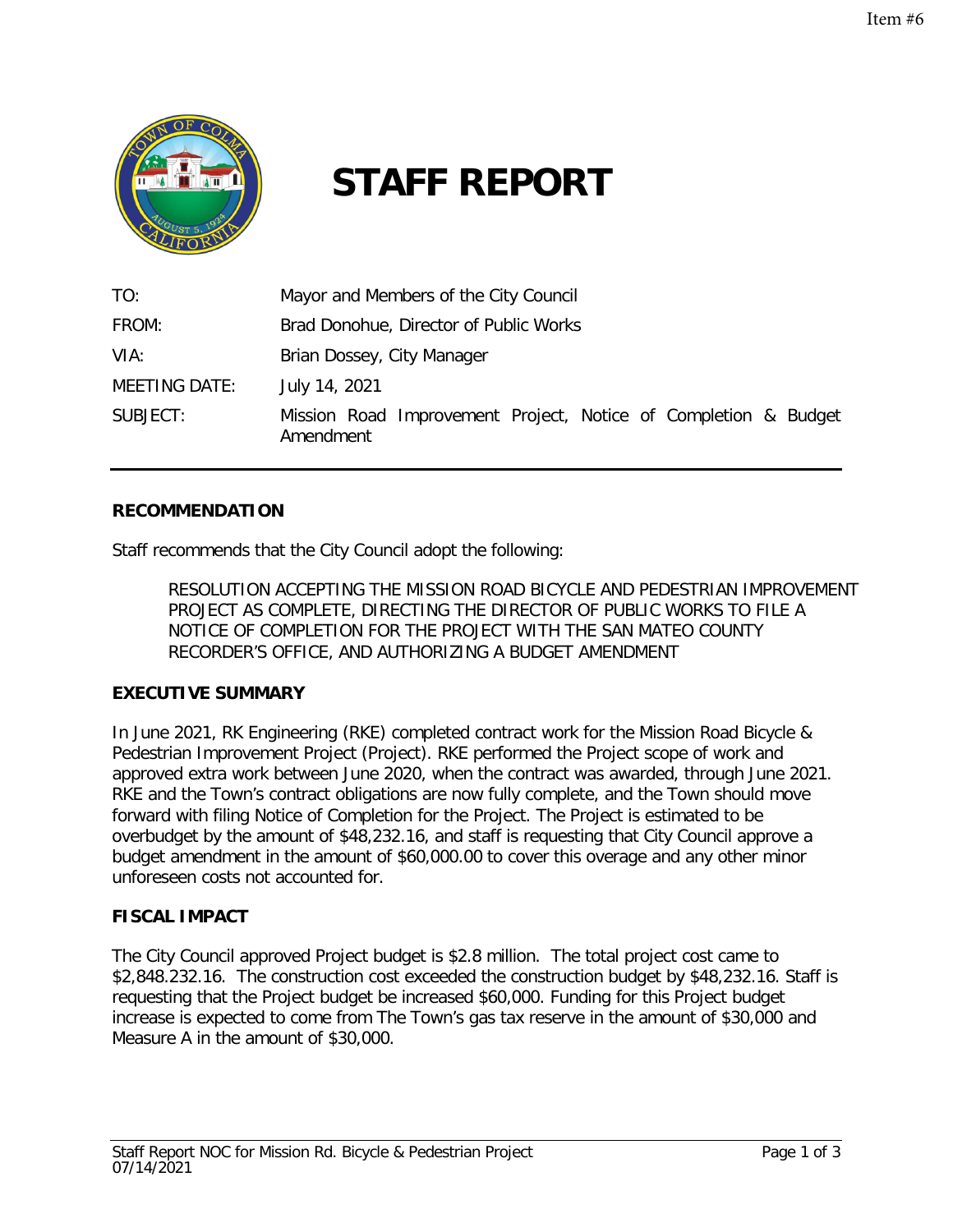### **BACKGROUND**

The Town applied for and was granted funds to improve pedestrian and bicycle mobility in the Mission Road area. What originally started off as an improvement project for ADA upgrades and bike path improvements has grown to be a project to help revitalize the Mission Road Commercial/Residential District by providing continuous pedestrian walkways and bicycle paths, installing several high visible crosswalks, street lighting, green landscaping infrastructure and other improvements.

The Project was awarded to RKE on June 28, 2020. The Project involved working within an established residential and commercial neighborhood. The Project objectives included construction of Project as well as working with various businesses, the nearby cemetery and residents to minimize construction impacts in order to keep their day-to-day activity as close to normal as possible. The Project was slightly delayed due to the cold weather which prevented the contractor from performing the temperature sensitive roadway surface treatment. The Project also required several change orders that involved conforming paving to match new sidewalk to old driveways, leveling pavement in certain areas of the roadway, extra sidewalk work to eliminate sidewalk ponding, unforeseen drainage work and enhancements, extra costs from CalWater for meter connections and PG&E relocation costs associated with electrical connections.

RKE substantially completed the Project along with all extra work in June 2021.

### **ANALYSIS**

Project cost overruns were mostly due to various betterments that were incorporated into the Project during construction and extra time spent for onsite inspection. In estimating this Project, it was assumed that construction management services would be needed anywhere from half time to three quarter time. As it turned out construction management services and observations to oversee construction activities, traffic control adherence and business outreach and compliance with the CalTrans Quality Assurance Program required increasing these construction management services to meet daily demand. Other contract change orders and bid items extensions, (Bid items that went over the estimated quantities) that were approved are as follows:

- Extra asphalt paving included areas of the roadway that needed to be leveled, These were areas where the roadway had potential for ponding to occur or where new curb, gutter and sidewalk was installed, and driveway conforming paving, so the new sidewalk conformed to the older driveway.
- Extra concrete work: certain areas of the older sidewalk were removed to conform to the new sidewalk, replacement of portions of existing sidewalk with proper slope to prevent ponding, new bulb out at the beginning of Mission Road to assist in slowing vehicles as they enter mission Road from El Camino Real., install rebar in various driveways where heavy loads will be travelling over the concrete driveway apron and sidewalk. Modify certain streetlight foundations, and unforeseen conditions.
- Drainage enhancements/improvements in various locations.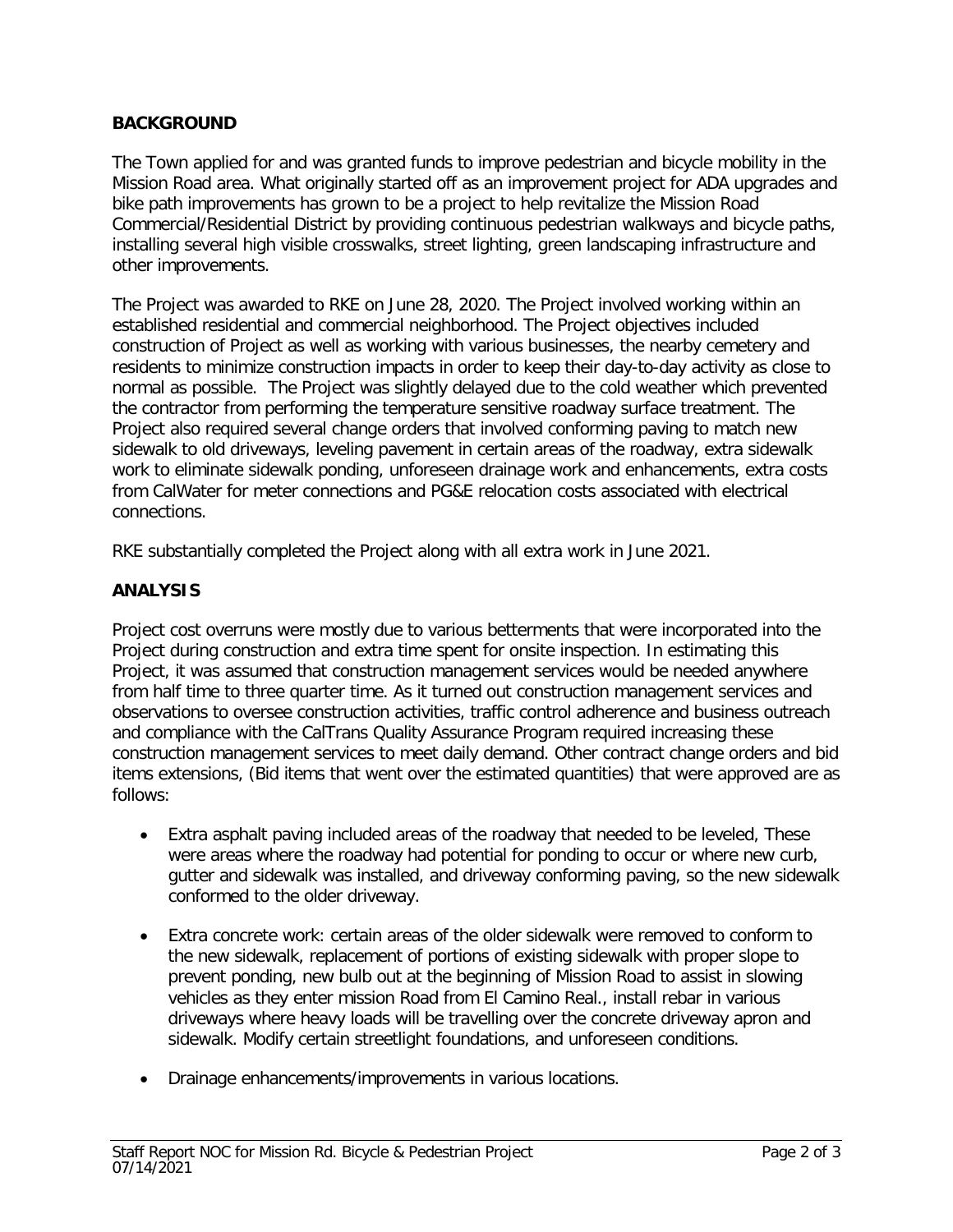• Extra landscaping: install turf behind sidewalk at the cemetery, tree pruning to install new streetlights, installation of river rock in landscape areas to defuse the water flow into the bio-retention planter areas.

Staff requests the City Council accept work performed on the Project and authorize the Director of Public Works to file a Notice of Completion with the San Mateo County Recorder's Office.

The filing of the Notice of Completion means:

- The Town is satisfied RKE has completed the Project in accordance with the plans and specifications.
- At the time of the filing of the Notice of Completion, there has not been a claim filed against the Town.
- The Town accepts RKE's work as complete.
- The time frame for the filing of stop payment notice claims is shortened once the Notice of Completion has been filed with the San Mateo County Recorder's Office
- If no claims from subcontractors and suppliers have been filed with the Town, the Town can release the remaining 5% retention to RKE in the amount of \$110,046.65.

To date there have been no stop notices or claims filed with the Town for the Project.

Staff also requests that City Council approve a budget amendment in the amount of \$60,000 for the Project.

### **Council Adopted Values**

By approving and accepting the Project as complete, the City Council has reviewed and approved the work performed by RKE, thus taking a *Responsible* position requesting that the Notice of Completion be filed with the County Recorder's Office and that final payment be timely made to RKE.

## **Alternatives**

The City Council can choose not to adopt the resolution accepting the Project and directing the filing of the Notice of Completion for the Project and not approving the CIP Budget Amendment. The Town would then not accept the Project as complete and file the Notice of Completion with the San Mateo County Recorder's Office nor release retention to RKE and close out the construction contract. Such action would increase the time for subcontractors and material suppliers to file claims and could result in penalties under prompt payment laws.

#### **CONCLUSION**

Staff has reviewed the completed work and recommends that the City Council adopt the resolution thereby accepting the Project as complete and authorizing the Director of Public Works to file a Notice of Completion with the San Mateo County Recorder's Office and approve the requested budget amendment to make final payment to RKE.

#### **ATTACHMENTS**

- A. Resolution
- B. Notice of Completion Mission Road Bicycle and Pedestrian Improvement Project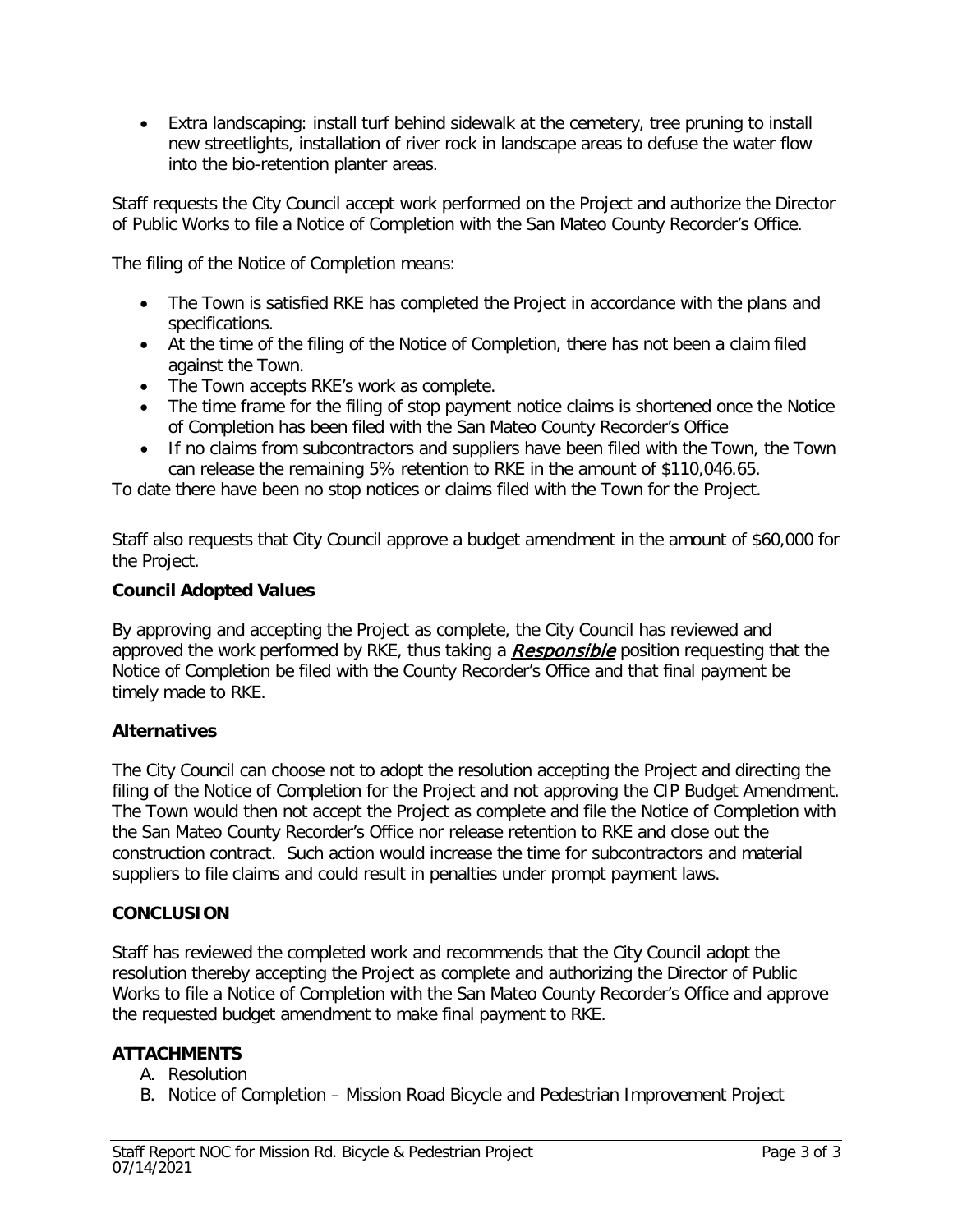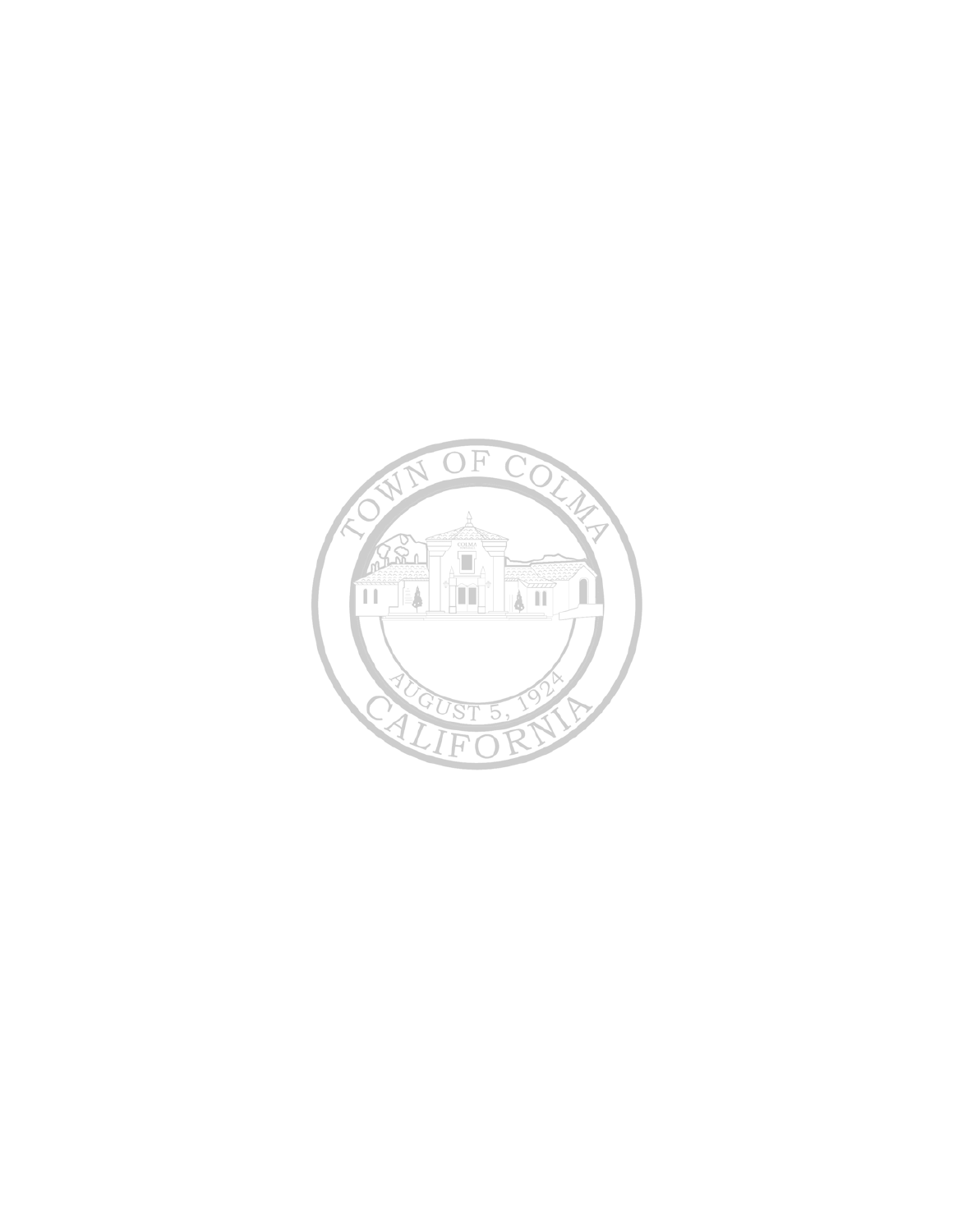#### **RESOLUTION NO. 2021-\_\_ OF THE CITY COUNCIL OF THE TOWN OF COLMA**

#### **RESOLUTION ACCEPTING THE MISSION ROAD BICYCLE AND PEDESTRIAN IMPROVEMENT PROJECT AS COMPLETE, DIRECTING THE DIRECTOR OF PUBLIC WORKS TO FILE A NOTICE OF COMPLETION FOR THE PROJECT WITH THE SAN MATEO COUNTY RECORDER'S OFFICE, AND AUTHORIZING A BUDGET AMENDMENT**

The City Council of the Town of Colma does hereby resolve:

#### **1. Background.**

(a) The Town of Colma opened bids for the Mission Road Bicycle and Pedestrian Improvement Project – CIP 903 ("Project") on May 21, 2020.

(b) Town Staff determined that RK Engineering, Inc. was the lowest responsible bidder, submitting a responsive bid in the amount of \$2,138,934.00, and the City Council awarded a construction contract to RK Engineering for \$2,138,934.00. The total Project budget as approved by the Town was \$2,800,000.00.

(c) The Project as completed was over budget by \$48,232.16, requiring approval of a budget amendment by the City Council to cover this amount and other small contingency amounts that may arise.

(d) RKE Engineering substantially completed work on the Project in June 2021 and has now fully completed all work including punch list items.

#### **2. Finding.**

(a) The City Council finds that the Project is complete to the satisfaction of the Town.

(b) The City Council finds that a budget amendment in the amount of \$60,000 is warranted, and that such amount should be covered by the Town's gas tax reserve (\$30,000) and Measure A funds (\$30,000).

#### **3. Order**

(a) The Project is accepted as complete.

(b) The Director of Public Works is authorized and directed to execute and file a Notice of Completion for the Project with the San Mateo County Recorder's Office.

(c) The FY 2020-21 Adopted Budget for the Town of Colma is hereby amended to divert a total sum of \$60,000, comprised of \$30,000 from the gas tax reserve fund and \$30,000 from Measure A funds. The sum of \$60,000 shall then be reallocated to the budget for this Project.

(d) Town staff is directed to release the 5% retention to RK Engineering within 30 days of the recording of the Notice of Completion for the Project in accordance with applicable prompt payment laws.